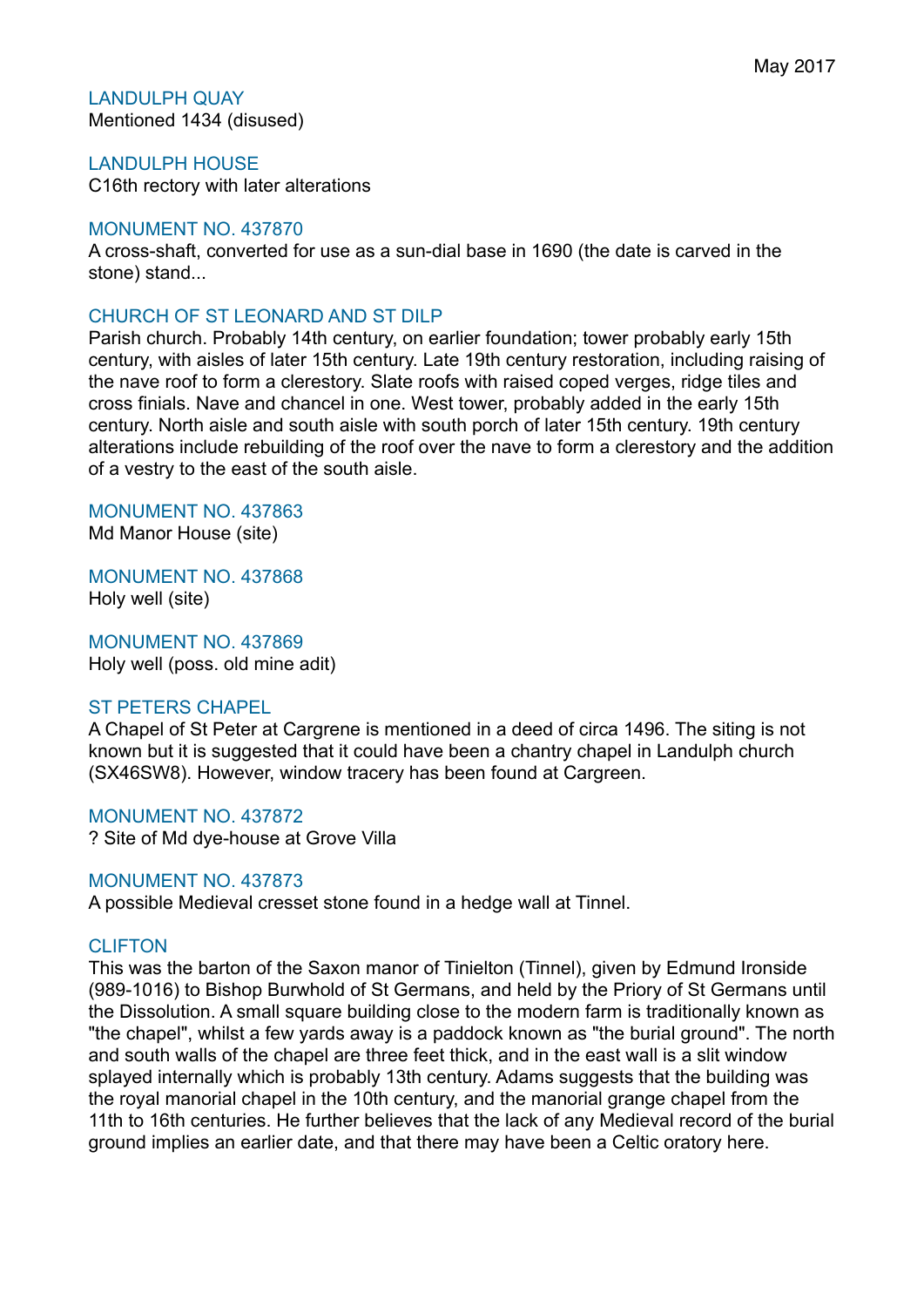## SALTER MILLS FARM

Farm complex and associated buildings. These included a tidemill, domestic brewhouse and a malthouse.

KINGS MILL

Site of Mill

# **CARGREEN**

Medieval and later port with a ferry crossing the River Tamar. The ferry was abandoned after World One.

# MONUMENT NO. 932732

Deserted settlement near North Wayton

MONUMENT NO. 932735 Bridge below West Kingsmill

# MONUMENT NO. 932738

Earthwork and Cropmark remains of an Iron Age or Romano British Round, south of Ellbridge.

KINGSMILL QUAY Quay

**WAYTON** Shrunken settlement

MONUMENT NO. 932751 Walled garden at Wayton

MONUMENT NO. 932754 Window frags. at Wayton

MONUMENT NO. 932758 Poss. tide mill NE of Haye

MONUMENT NO. 932765 Abandoned medieval settlement north east of Cargreen.

ST ANNS WELL Holy well

MONUMENT NO. 932776 Cider mill at Grove Villa

MONUMENT NO. 932781 Barrow at Grove Villa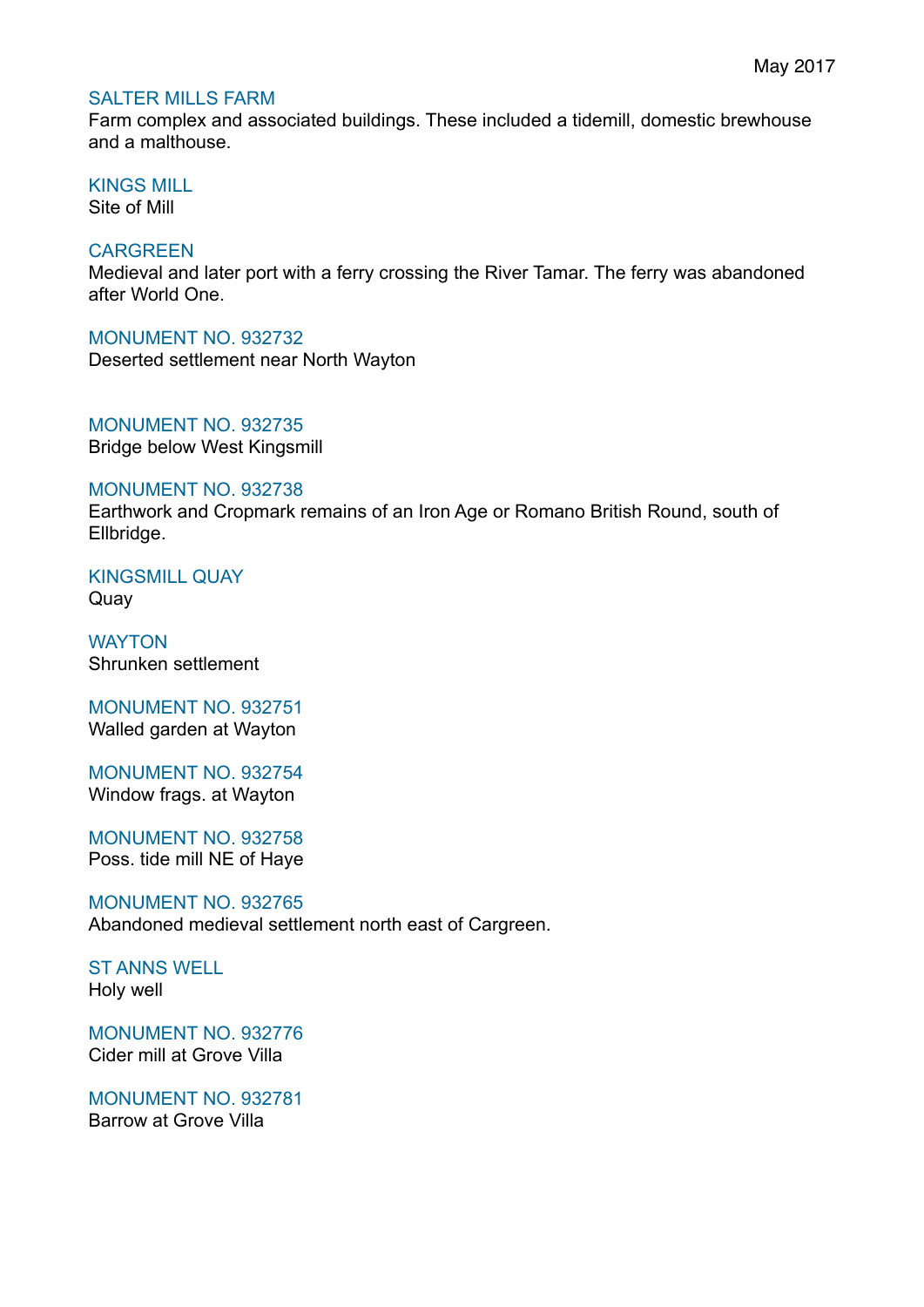## MONUMENT NO. 932785

A ploughed down mound is visible in a field to the south east of Grove Farm. The mound, which is circa 0.4 metres high, appears to be a ploughed down and spread round barrow.

MONUMENT NO. 932788 Earthworks at Grove Farm

MONUMENT NO. 932792 Cider mill at Grove

MONUMENT NO. 932795 Former school near Landulph Cross

MONUMENT NO. 932797 School at Landulph Cross

MONUMENT NO. 932799 Walled garden at Park Farm

MONUMENT NO. 932801 Fishpond at Marsh Farm

MONUMENT NO. 932803 Disused rifle range at The Marsh, Landulph

#### MONUMENT NO. 932805

Water wheel and remains of mill buildings at Marsh Farm. Probably late C19th.

### MONUMENT NO. 932807

**Cornwall** Farm buildings at Marsh

### MONUMENT NO. 932810

**Cornwall** Round or lann at Landulph. A curvilinear enclosure exists in the field above the church and may represent a shifted church site.

MONUMENT NO. 932813 **Cornwall**

Walled orchard near Landuph Rectory

MONUMENT NO. 932815 Former slipway near Landulph Rectory

MONUMENT NO. 932818 Former summer house at Neal Point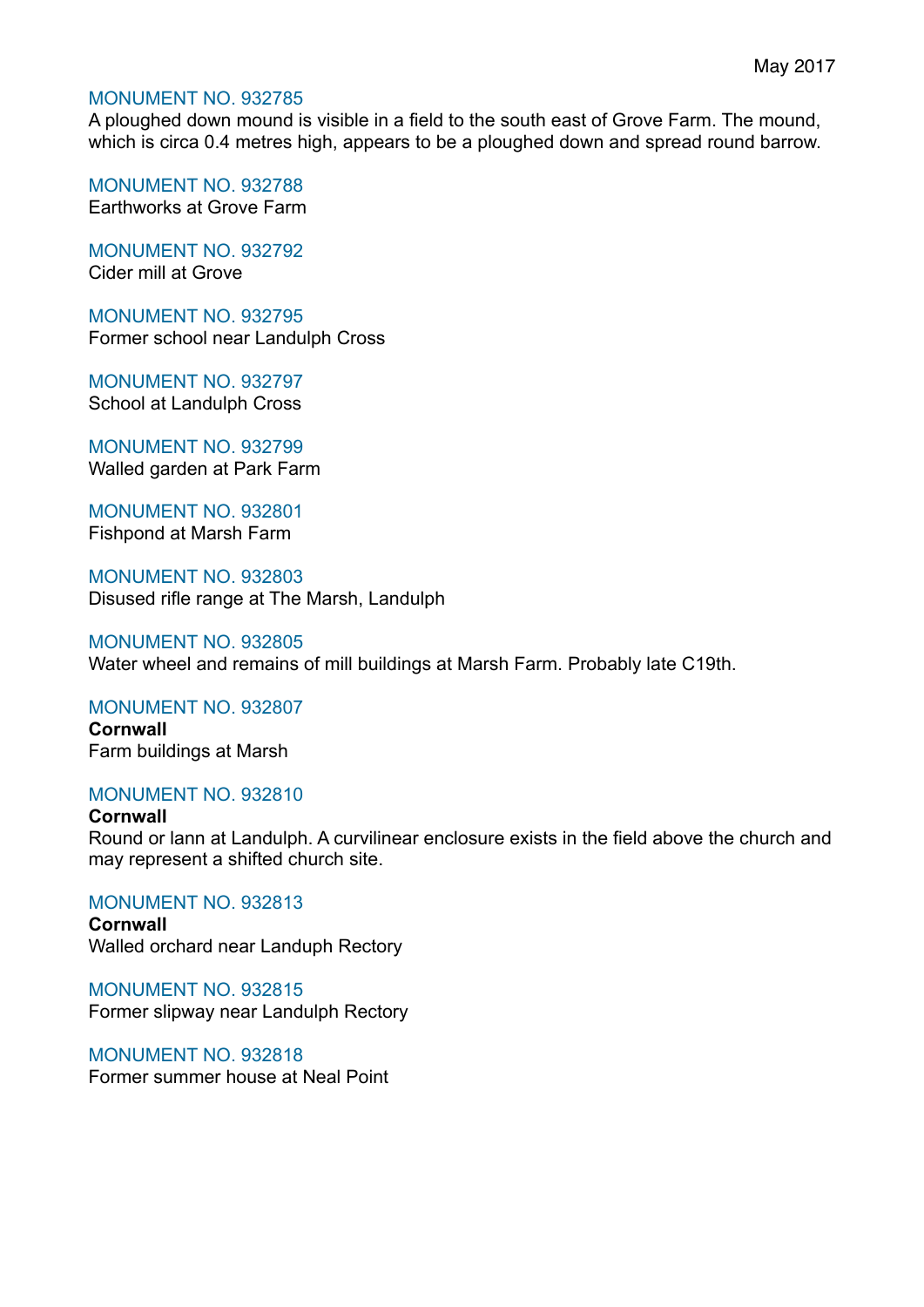#### MONUMENT NO. 932821

An OS trig point was situated above Neal Point in the late 19th century. This location, on an elevated ridge with extensive views along the River Tamar also has remains of a ploughed down mound, possibly a prehistoric barrow.

#### MONUMENT NO. 932825

Adit visible at the base of a cliff. Presumed post medieval.

MONUMENT NO. 932829 Quay NW of Weir Point

MONUMENT NO. 932832 Adit NE of Weir Point

MONUMENT NO. 932836 Industrial building at Penyoke. Possibly a warehouse or a tidemill?

MONUMENT NO. 932840 Former manure works at Cargreen

MONUMENT NO. 932845 Slipway and quay at Cargreen

CARGREEN BAPTIST CHURCH Church

MONUMENT NO. 932851 Lead pump in Cargreen

#### MONUMENT NO. 932853

A shaped piece of granite with a tenon at one end has been re-used and incorporated into the wall of a smithy at Cargreen. It is either a fragment of a cross or some kind of architectural fitting.

MONUMENT NO. 932866 Wesleyan Chapel near Cargreen

MONUMENT NO. 932872 Chapel/school building in Cargreen

TAMAR MINE CARGREEN Tin mine

MONUMENT NO. 932879 Walled orchard at Salter Mill

MONUMENT NO. 932881 ? Catchwater leat, E of Clifton

# MONUMENT NO. 932891

Possible Medieval settlement earthworks at Clifton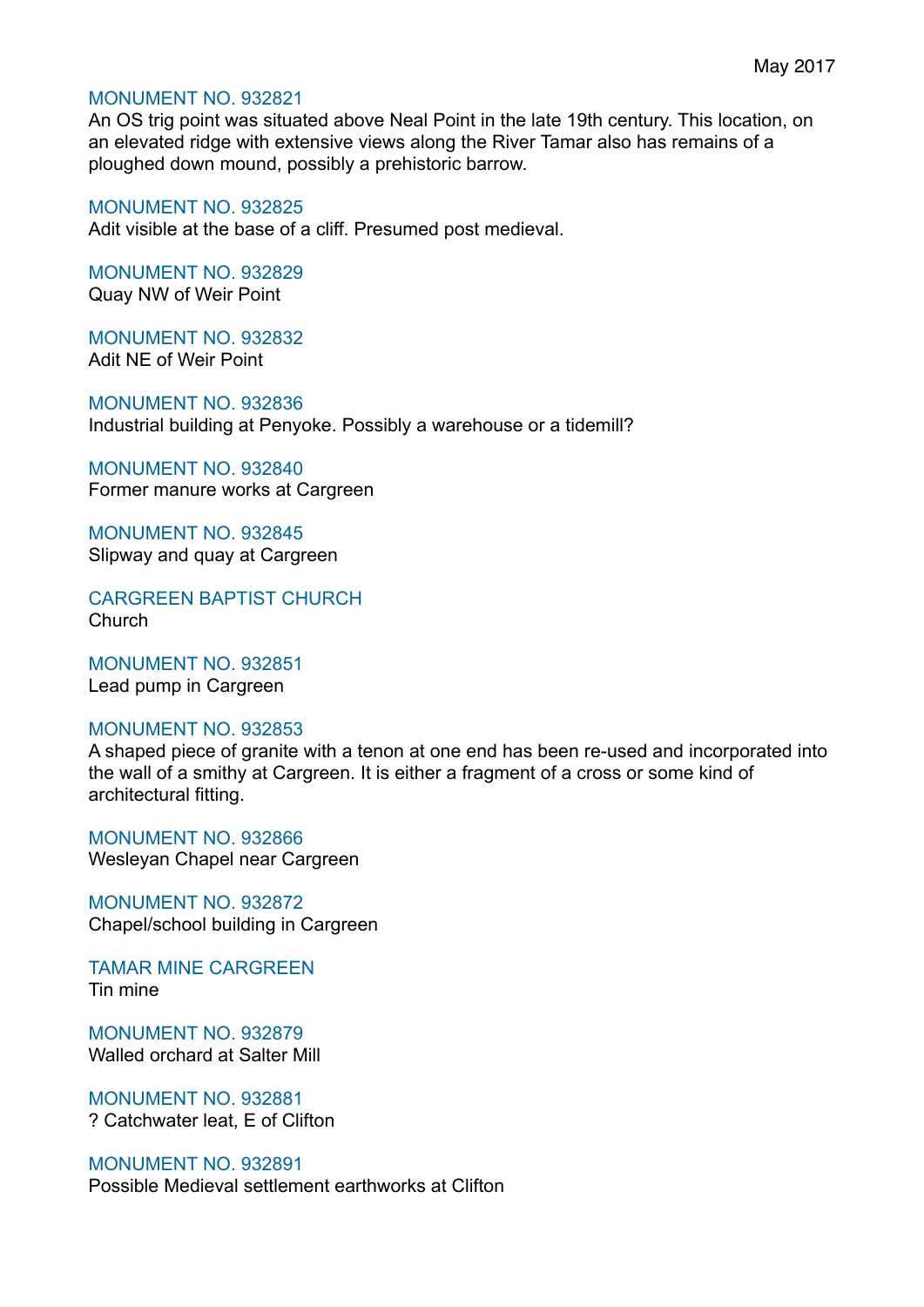MONUMENT NO. 932932 Lead pump at Clifton

MONUMENT NO. 932934 Walled garden at Clifton

MONUMENT NO. 932936 Cider press base at Clifton

MONUMENT NO. 932938 Rems. of horse engine house at Clifton

MONUMENT NO. 932942 Leat at Tinnel

**TINNEL** Shrunken settlement and poss. moated site

MONUMENT NO. 932947 Cider mill at Tinnel

### MONUMENT NO. 932950

Two probable ploughed out barrows are visible on an elevated ridge south west of Tinnel. The mounds, at SX 41246362 and SX 41356360 are not more than 0.3 metres high but are still discernable shapes. This is a likely barrow site, with extensive views; there is also intervisibility with other barrow groups.

MONUMENT NO. 932953 Windmill and beacon site SW of Tinnel

MONUMENT NO. 932955 Cider mill at Stockadon

STOCKADON FARM Small granary with rag slate roof and walls. Part of a complex of farm buildings

MONUMENT NO. 932964 Kennels at Bittleford

MONUMENT NO. 932966 Fishponds at Bittleford

BITTLEFORD FARM Large 5 storey granary. Built 1898 and extended/rebuilt in 1903 and 1912.

MONUMENT NO. 932974 Cider mill and architectural frags. at Bittleford

MONUMENT NO. 932976 Cider mill at Colloggett